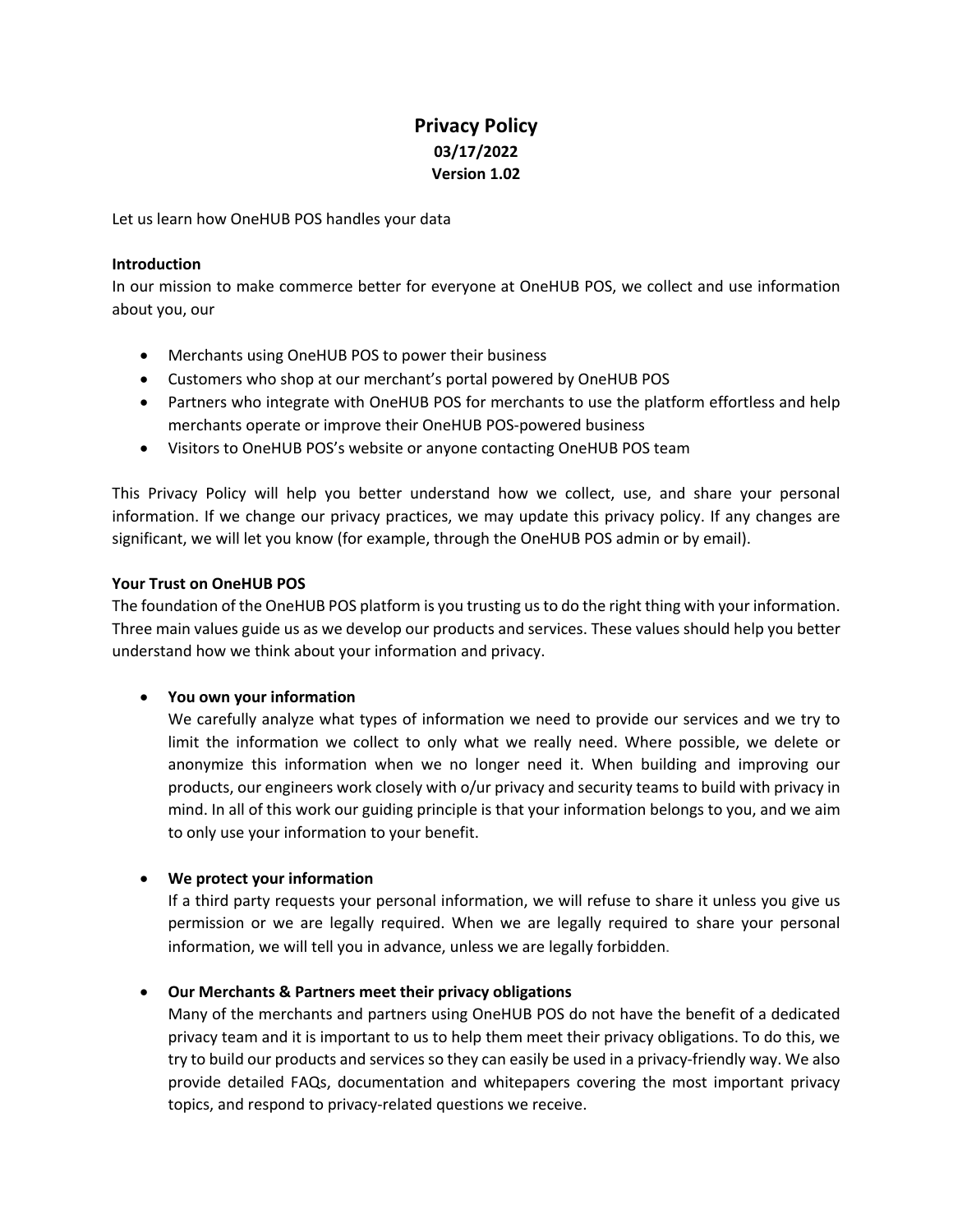#### **The reason to process your information**

We generally process your information when we need to do so to fulfill a contractual obligation (for example, to process your subscription or payments on the OneHUB POS platform), or where we or someone we work with needs to use your personal information for a reason related to their business (for example, to provide you with a service). European law calls these reasons "legitimate interests." These "legitimate interests" include:

- Preventing risk and fraud
- Answering questions or providing other types of support
- Helping merchants to use apps and services
- Providing and improving our products and services
- Providing reporting and analytics
- Testing out features or additional services
- Assisting with marketing, advertising or other communications

We only process personal information for these "legitimate interests" after considering the potential risks to your privacy—for example, by providing clear transparency into our privacy practices, offering you control over your personal information where appropriate, limiting the information we keep, limiting what we do with your information, who we send your information to, how long we keep your information, or the technical measures we use to protect your information.

#### **Detailed Identifiers:**

## • **What Information Does This Include?**

Name, email address, phone number, username, device identifier, IP address, government-issued identification number, date of birth/age and social media handle.

## • **Where do we collect it from?**

Directly from you or the devices you use to access digital services, such as websites, mobile applications, and applications for connected devices. Other customers that may provide us with your information to recommend a product or service, ship products to you, or list you as a recipient of products or services. Companies that provide services on our behalf (e.g., installers). Security and fraud prevention services that help us confirm that transactions are valid and otherwise help us protect our assets and you. Marketing companies that help us learn about our customers and the devices they use to access digital content. Companies that supplement our customer records with additional information. Shipping providers that update address information. Social media platforms, advertising companies and content publishers that present you with our ads. Payment and transaction processors. Communications and mailing vendors. The signals emitted by your mobile devices when you travel through our stores.

## • **Why do we collect it?**

Fulfilling orders and processing returns, Customer care, Administering contests and promotions. Registering you for a website or program, communicating with you, Improving our products and services, including improving store layouts and digital content, learning about customer trends and interests, Personalizing digital content, Delivering marketing communications and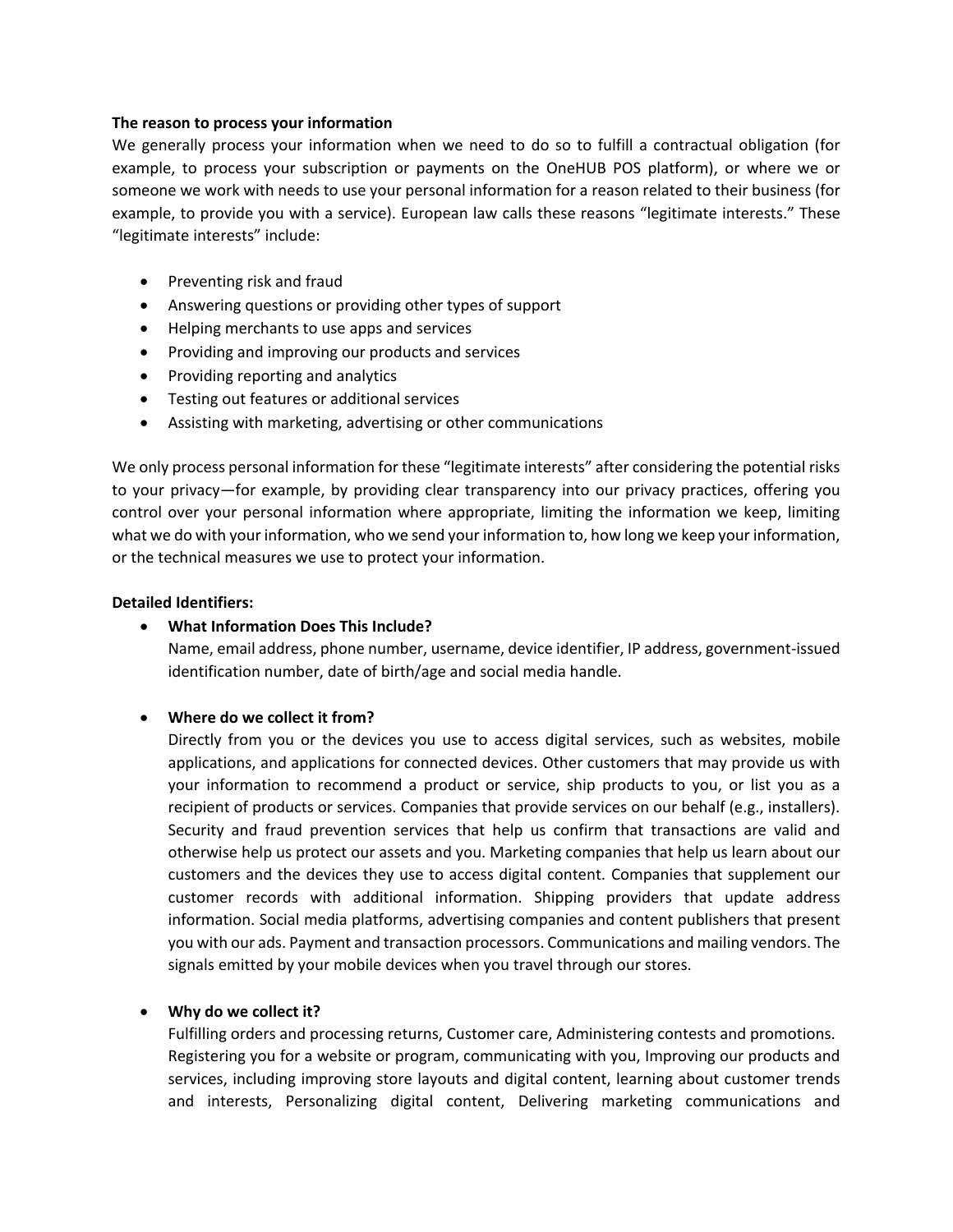advertising. Identifying the devices you use to access digital content, Fraud prevention, security, and asset protection.

## • **Who do we share it with?**

Service providers that process information on our behalf, such as shipping vendors, providers of digital analytics services, and fraud prevention. Manufacturers of products and providers of extended warranty services. Joint marketing partners. Any successor to all or part of our business. Advisors and consultants. Advertising partners. Law enforcement, public and government authorities, and other entities as we deem reasonably necessary to comply with law, support investigations, and protect the rights and property of you, us, and others. Our affiliates and subsidiaries.

## **Your Information Your Rights**

We believe you should be able to access and control your personal information no matter where you live. Depending on how you use OneHUB POS platform directly or indirectly, you may have the right to request access to, correct, amend and delete certain uses of your personal information (for example, direct marketing). We will not charge you more or provide you with a different level of service if you exercise any of these rights.

If you buy something from an OneHUB POS-powered store and wish to exercise these rights over information about your purchase, you need to directly contact the merchant you interacted or made a purchase with. We are only a processor on their behalf and cannot decide how to process their information. We will of course help our merchants to fulfill these requests by giving them the tools to do so and by answering their questions.

If you are a merchant, partner, OneHUB POS employee or other individual that OneHUB POS has a direct relationship with, please submit your data subject request. Please note that if you send us a request relating to your personal information, we have to make sure that it is you before we can respond. In order to do so, we may use a third party to collect and verify identification documents.

If you are not happy with our response to a request, you can contact us to resolve the issue. You also have the right to contact your local data protection or privacy authority at any time.

## **How we protect your information**

Our teams work tirelessly to protect your information and to ensure the security and integrity of our platform. However, we all know that no method of transmission over the Internet and method of electronic storage, can be 100% secure. This means we cannot guarantee the absolute security of your personal information.